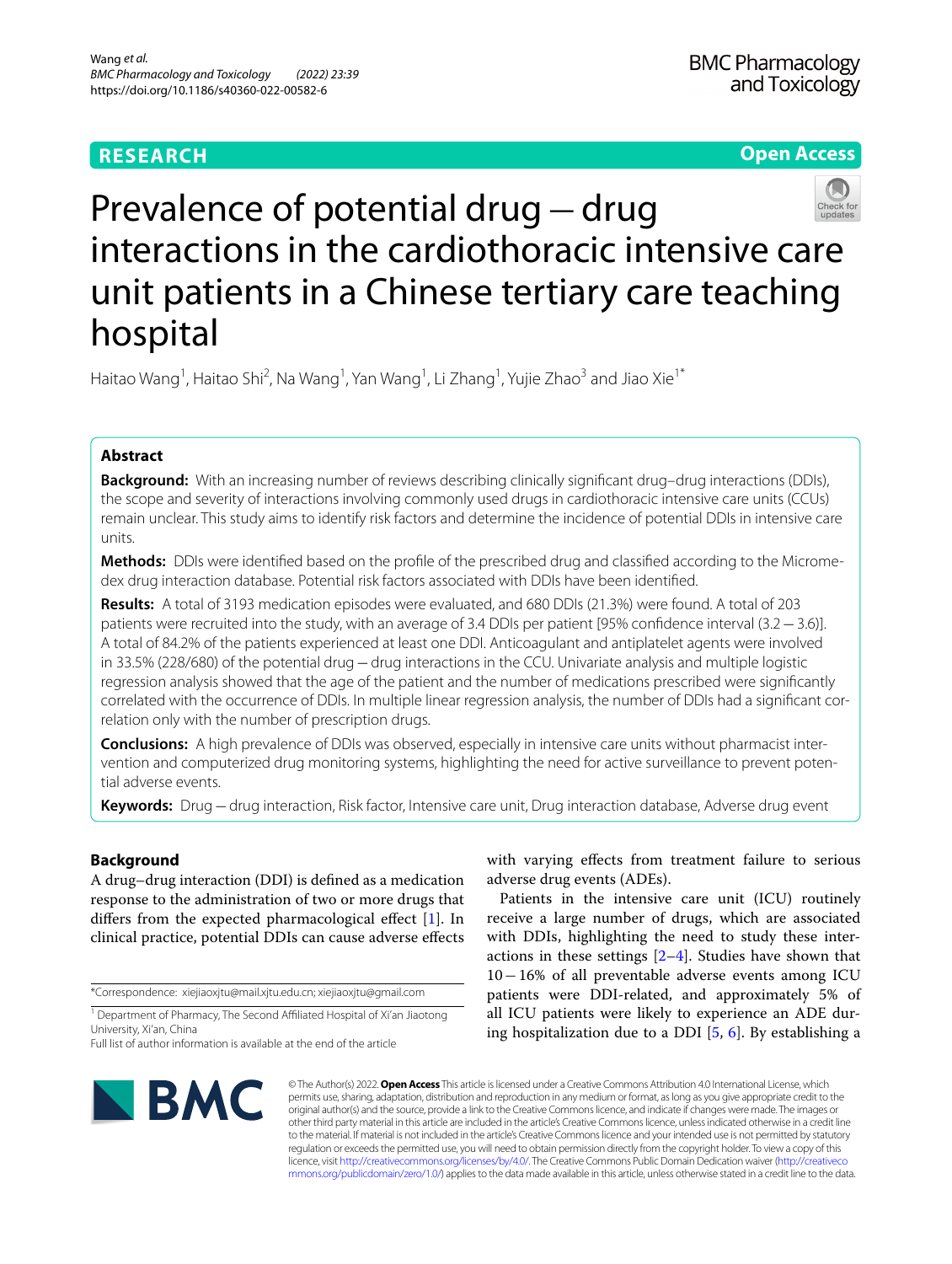risk profle, reducing risk and preventing side efects can improve patient safety [[7–](#page-4-5)[9](#page-4-6)].

Currently, DDI identifcation software is available, and manual identifcation by clinical pharmacists helps detect and prevent the occurrence of DDIs [[10](#page-4-7), [11\]](#page-4-8). However, physicians in some developing countries still need to identify DDIs based on clinical experience. DDIs are one of the leading causes of adverse drug events that can compromise patient safety  $[12]$  $[12]$  $[12]$ . Therefore, identifying the incidence, increasing awareness of risk factors for the potential occurrence of DDIs, and familiarity with the mechanisms involved in DDIs can markedly reduce the incidence of drug interactions in hospitalized patients.

Studies evaluating the prevalence of potential drug interactions have been conducted in patients in the intensive care unit; however, data describing the potential DDIs that occur in the CCU are still lacking in China. Diferences in drug treatment options in diferent regions may lead to changes in the prevalence of DDIs, especially in the absence of clinical pharmacist intervention and the assistance of identification software. This study aims to analyze the risk factors, frequency and types of DDIs in CCUs in a Chinese university−afliated teaching hospital, which will signifcantly guide future clinical drug selection and patient safety.

#### **Methods**

A cross-sectional study was performed in the CCU (15 beds) of our tertiary care teaching hospital. All prescriptions and clinical information for patients admitted to the CCU were collected in the hospital information system; however, medication surveillance was not conducted by the system. Clinical pharmacists did not participate in the treatment during the study period, and DDI alerts were not available for CCU patients. Adult patients who were admitted to the CCU for more than 24 h and prescribed at least two medications between July 2018 and December 2020 were included. The study protocol was approved by the Ethics Committee of the Second Afliated Hospital of Xi'an Jiaotong University. All medical data and patient demographic data were collected from the electronic hospital information system, including prescribing information, sex, age and length of stay in the CCU.

A DDI was defned as a possible interaction between two or more drugs that could result in a change in the therapeutic efect and/or the toxicity of one or both drugs [\[13](#page-4-10)]. All patient prescriptions for medications were scanned for DDIs utilizing the Micromedex drug interaction database. The database identifies interacting drugs, mechanisms, severity, reliability (documentation) rating  $(E=excellent, G=good, F=fair)$ , potential outcomes, and clinical management. Depending on the severity of the interaction, the drugs are divided into four categories: minor, moderate, major and contraindicated. The frequency of DDIs was calculated as the number of DDIs per patient; the number of patients who experienced at least one DDI were included. The types of DDIs were described by listing the 10 most frequently occurring DDIs [[14\]](#page-4-11).

In this study, the interactions classifed as moderate, important, or contraindicated were considered clinically relevant. Univariate and multivariate logistic regression analyses were performed to identify risk factors associated with the occurrence of clinically relevant DDIs (minor interactions were removed from the analysis of risk factors considering the limited clinical relevance). The dependent variable was the incidence of at least one clinically relevant DDI per patient. Models for accurately predicting the occurrence of DDIs were calibrated using three versions of  $R^2$ : the Hosmer and Lemshow  $R^2$ , based on the chi−square score; Cox and Snells' *R<sup>2</sup>* , based on the deviance of the model; and Nagelkerke's  $R^2$ , which provides a correction. Variables with bivariate *p* values less than 0.1 were analyzed using a multivariate logistic regression model. The statistically significant associations and plausible variables were included in a multivariate regression model using the enter method to control confounding efects [\[15\]](#page-4-12). Additionally, multiple linear regression analysis was performed using the number of clinically relevant interactions per patient as the dependent variable. Statistical analysis was performed using SPSS statistical package version 19.0 (IBM SPSS Inc., Chicago, IL, USA).

#### **Results**

#### **Patient demographic and clinical information**

A total of 203 patients were included in the study; the average age was 63.7 years, and the average length of stay in the CCU was 6.18 days. During admission to the CCU, 171 patients (84.2%) experienced at least one DDI, while the frequency was 3.4 DDIs per patient (95% CI 3.2−3.6) in this subgroup of patients. Among the patients, 131  $(55.1%)$  were male, and 72 (44.9%) were female. The number of prescribed medications was  $15.73 \pm 7.18$  (Table [1\)](#page-2-0).

#### **Prevalence of DDIs**

During the course of the study, 680 DDIs were identifed, quantifed, classifed, and distributed with 106 combinations of prescribed drugs. A large number of potential DDIs were detected, including contraindicated DDIs of 4 pairs, a majority of 255 pairs, a moderate number of 360 pairs and a minor number of 61 pairs (Table [1](#page-2-0)). The most common potential drug interactions included the 10 pairs of interacting drugs shown in Table [2,](#page-2-1) representing 22.5% (153/680) of all observed potential drug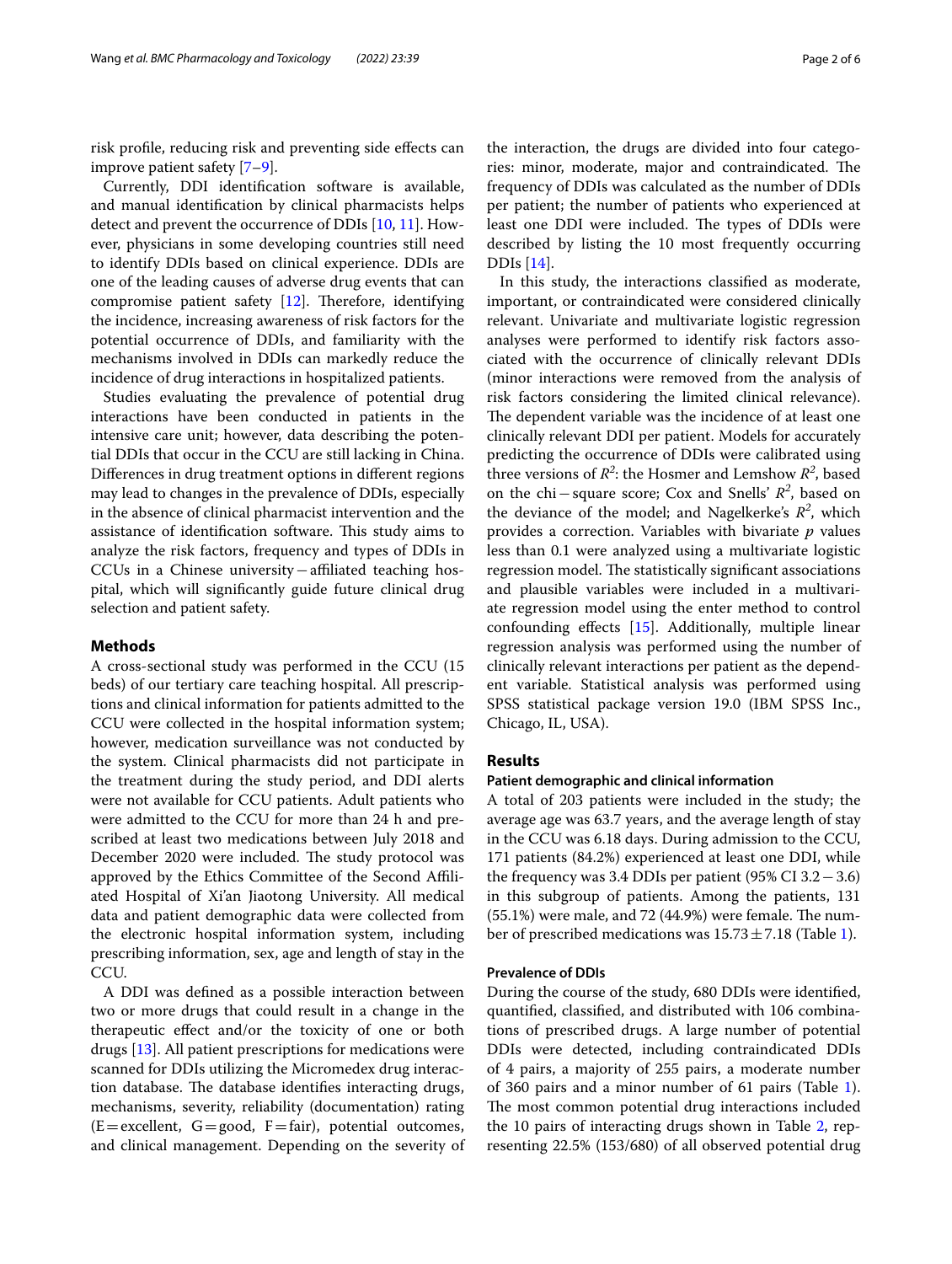<span id="page-2-0"></span>

|  | <b>Table 1</b> Demographic and characteristics of CCU patients |
|--|----------------------------------------------------------------|
|--|----------------------------------------------------------------|

| <b>Characteristics</b>                            | <b>Values</b>   |
|---------------------------------------------------|-----------------|
| Number of patients (n)                            | 203             |
| Age (mean $\pm$ SD)                               | $63.66 + 13.87$ |
| Gender                                            |                 |
| Male                                              | 131             |
| Female                                            | 72              |
| Number of drugs per prescription (mean $\pm$ SD)  | $15.73 + 7.18$  |
| Length of stay in the CCU in days (mean $\pm$ SD) | $6.18 + 2.92$   |
| Severity of pDDIs per patients                    |                 |
| Contraindicated                                   | 4               |
| Major                                             | 255             |
| Moderate                                          | 360             |
| Minor                                             | 61              |

interactions identifed in the database. In all identifed DDIs, anticoagulant and antiplatelet agents were involved in 33.5% (228/680) of potential interactions in the CCU.

#### **Association with predicting factors**

In this study, 619 clinically relevant drug interactions were included in the analysis of factors excluding the 61 minor pairs. In the univariate analysis, the incidence of DDIs was signifcantly associated with the number of prescribed medications, length of hospital stay, and patient age (Table [3\)](#page-2-2). However, no association was observed between sex and incidence of DDIs  $(p=0.82)$ . Variables with a univariate p value less than 0.1 were analyzed using a multivariate logistic regression model. Patient age [OR=1.04; 95% CI (1.01−1.07)] and the number of prescribed drugs  $[OR=1.20; 95%$  CI (1.07−1.33)] were found to be strongly related to DDIs  $[R^2=11.9$  (Hosmer–Lemeshow), 0.19 (Cox-Snell), 0.31 (Nagelkerke)]. Additionally, factors associated with the number of interactions per patient were investigated using univariate and multiple linear regression (Table [4](#page-3-0)). For the multivariate linear regression analysis, sex, patient age, number of drugs prescribed, and length of hospital stay were selected based on the univariate regression analysis. The adjusted results showed a significant positive relationship between the number of clinically relevant DDIs and the number of drugs prescribed.

#### **Discussion**

In our study, a total of 3193 medication episodes were evaluated, 680 DDIs were found in the CCU, and anticoagulant and antiplatelet agents were involved in 33.5% of the potential drug interactions. Univariate analysis and multiple logistic regression analysis showed that age and the number of medications prescribed were signifcantly correlated with the occurrence of DDIs. The number of

<span id="page-2-1"></span>**Table 2** The ten most frequently occurring potential drug-drug interactions in the cardiovascular intensive care unit

| Drug combination               | <b>Severity</b> | Frequency | <b>Potential adverse events</b>                                                       |  |
|--------------------------------|-----------------|-----------|---------------------------------------------------------------------------------------|--|
| aspirin/clopidogrel            | Major           | 22        | Increased risk of bleeding                                                            |  |
| aspirin/nitroglycerin          | Moderate        | 21        | Increased nitroglycerin concentrations and additive platelet function depression      |  |
| aspirin/insulin                | Moderate        | 19        | Increased risk of hypoglycemia                                                        |  |
| methylprednisolone/insulin     | Moderate        | 17        | Increased risk of bleeding or diminished effects of warfarin                          |  |
| aspirin/metoprolol             | Moderate        | 15        | Increased blood pressure                                                              |  |
| digoxin/torsemide              | Moderate        | 13        | Increased risk of digoxin toxicity (nausea, vomiting, cardiac arrhythmias)            |  |
| candesartan/potassium chloride | Moderate        | 13        | Increased risk of hyperkalemia                                                        |  |
| metoprolol/lidocaine           | Major           | 12        | Increased risk of lidocaine toxicity (anxiety, myocardial depression, cardiac arrest) |  |
| morphine/ticagrelor            | Major           |           | Increased morphine exposure                                                           |  |
| moxifloxacin/amiodarone        | Major           | 10        | Increased risk of QTc prolonging effects                                              |  |

<span id="page-2-2"></span>

| Variable                    | Unadjusted OR (95% CI) | Unadjusted p value | Adjusted OR (95% CI) | Adjusted p value |
|-----------------------------|------------------------|--------------------|----------------------|------------------|
| Gender (reference female)   | 1.09 (0.51 to 2.35)    | 0.82               | $\,$                 | -                |
| Age                         | 1.05 (1.02 to 1.07)    | < 0.0001           | 1.04 (1.01 to 1.07)  | 0.004            |
| No. of prescribed drugs     | 1.23 (1.13 to 1.35)    | < 0.0001           | 1.20 (1.07 to 1.33)  | 0.001            |
| No. of hospitalization days | 1.35 (1.15 to 1.57)    | < 0.0001           | 1.06 (0.87 to 1.31)  | 0.56             |

Hosmer- Lemeshow *R2*=11.9; 8 df; *p*=0.16; Cox and Snells' *R2*=0.19; Nagelkerke's *R*. *<sup>2</sup>*=0.31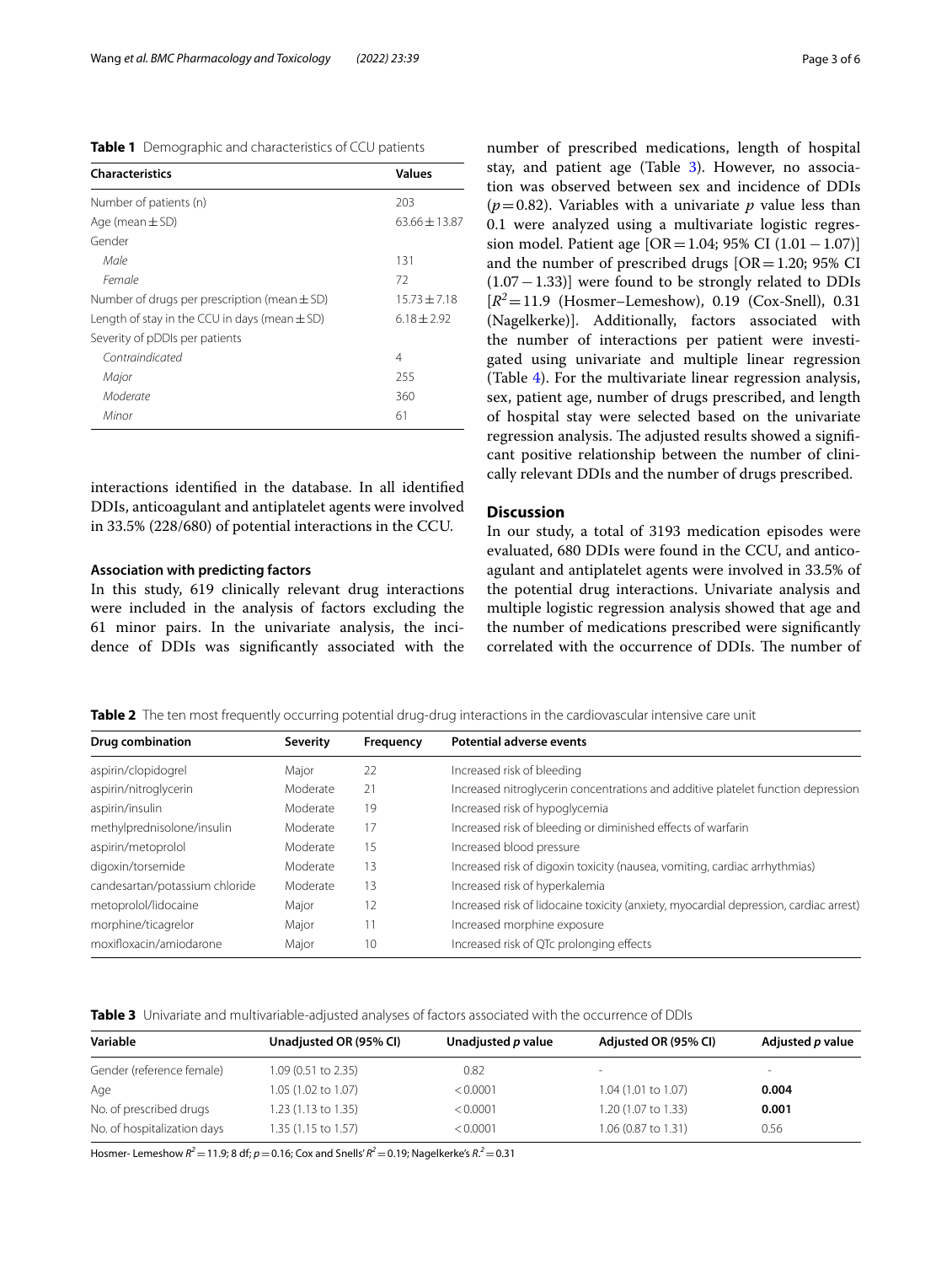| Variable                    | Coefficients               | Unadjusted p value | Coefficients                | Adjusted p value |
|-----------------------------|----------------------------|--------------------|-----------------------------|------------------|
| Gender (reference female)   | $-0.58$ ( $-1.26$ to 0.09) | 0.09               | $-0.55$ ( $-1.10$ to 0.002) | 0.05             |
| Age                         | $0.03$ (0.01 to 0.05)      | 0.003              | $0.02$ (-0.002 to 0.03)     | 0.08             |
| No. of prescribed drugs     | $0.18$ (0.15 to 0.22)      | < 0.0001           | $0.21$ (0.16 to 0.25)       | < 0.0001         |
| No. of hospitalization days | $0.17(0.1)$ to $0.24$ )    | < 0.0001           | $-0.71(-0.15$ to 0.009)     | 0.08             |

<span id="page-3-0"></span>**Table 4** Univariate and multivariable-adjusted analyses of factors associated with the number of DDIs

 $R^2$  = 0.37; Corr.  $R^2$  = 0.36; F (df = 4; 420.7) = 29.3

DDIs had a positive correlation with the number of prescribed drugs.

Previous studies have reported a relatively low prevalence rate of 40%−79.5%, and in our study, 84.2% of CCU patients developed at least one relevant DDI [\[7](#page-4-5), [16–](#page-5-0) [19\]](#page-5-1). Contextual variables, including availability of CPOE and/or CDSS and the presence of clinical pharmacists on daily rounds, may explain the high variability in the reported prevalence of DDIs. In addition, international diferences in drug availability may contribute to regional variations in the number of DDIs [\[20\]](#page-5-2).

Patients taking multiple drugs in our study had a higher risk of DDIs ( $p < 0.001$ ), consistent with previous findings in which multiple drugs predisposed patients to adverse efects of drug therapy such as DDIs [\[18](#page-5-3), [21](#page-5-4)]. Patients may in turn be exposed to a higher probability of DDIs when prescribed an increased number of drugs. A positive relationship was found between age and the incidence of DDIs; that is, older patients were more likely to develop DDIs. It is generally accepted that the older a patient is, the greater the risk of developing DDIs when the number of drugs is increased. This is because increasing age correlates with chronic disease, which is diagnosed over time. Two studies involving cardiovascular disease patients in Pakistan and Iran also found that older populations were at higher risk of DDIs [\[18](#page-5-3), [22](#page-5-5)]. The risk of adverse events due to DDls was higher in the elderly due to age-related physiological changes afecting the pharmacokinetics and pharmacodynamics of various drugs [[23\]](#page-5-6). Surprisingly, geriatric patients were not identifed as a determinant for the number of clinically relevant DDIs. This may be attributed to the fact that older age and the number of concomitant medications are usually highly correlated in multivariate analyses.

Sex may be a risk factor for DDIs in some studies, although in our study, we found that sex was not signifcantly associated with the incidence and the number of DDIs. A study of ICU patients found a signifcant association of DDIs with male, whereas another study identifed female as a factor associated with the development of DDIs  $[24, 25]$  $[24, 25]$  $[24, 25]$  $[24, 25]$ . There is no credible evidence for sex differences, which may be due to physiological and pharmacological reasons.

Drug−induced excessive QT prolongation can increase the risk of torsades de pointes. There are three general mechanistic classifcations that include producing an additive QTc prolonging efect, enhancing antiplatelet or anticoagulant efects and involving the cytochrome P450 enzyme system [\[17](#page-5-9)]. Studies have shown that patients with prolonged QT intervals may have an increased length of hospital stay, which is associated with higher all−cause mortality [[26\]](#page-5-10). Although there are many mechanisms leading to QT prolongation, including those with genetically related long QT syndrome, bradycardia, or hypokalemia, drug therapy, particularly DDI, is one of the major causes of these adverse events  $[27, 28]$  $[27, 28]$  $[27, 28]$  $[27, 28]$  $[27, 28]$ . The results from a single center study showed that up to 70% of adverse events related to QT prolongation in critically ill patients were due to drug interactions  $[29]$  $[29]$ . The drugs most commonly used with these DDIs in our study include moxifoxacin, amiodarone, and fluconazole. These medications are known to be associated with QT prolongation, and torsades de pointes is perhaps the most risky occurrence identifed with QT prolongation. It is important to be aware of the adverse efects and risks of taking these drugs, especially when given numerous prescriptions known to afect the QT interval.

Not surprisingly, anticoagulant and antiplatelet agents were the most widely recognized interacting drug groups in our results. Anticoagulant and antiplatelet drugs (e.g., warfarin, clopidogrel and acetylsalicylic acid) are important therapeutic agents in the CCU for the treatment of cardiovascular diseases. However, when these medications are administered in combination with nonsteroidal anti−infammatory drugs, signifcant DDIs may occur, which may increase the risk of bleeding  $[30, 31]$  $[30, 31]$  $[30, 31]$  $[30, 31]$ . These extended risks may outweigh the consequences of the risks associated with each drug. Therefore, the therapeutic risk − benefit profle of these treatments needs to be explored. One of the most frequent drug interactions occurs with the concurrent use of aspirin and clopidogrel. These drugs enhance toxicity through pharmacodynamic synergy, increasing the threat of bleeding. However, a growing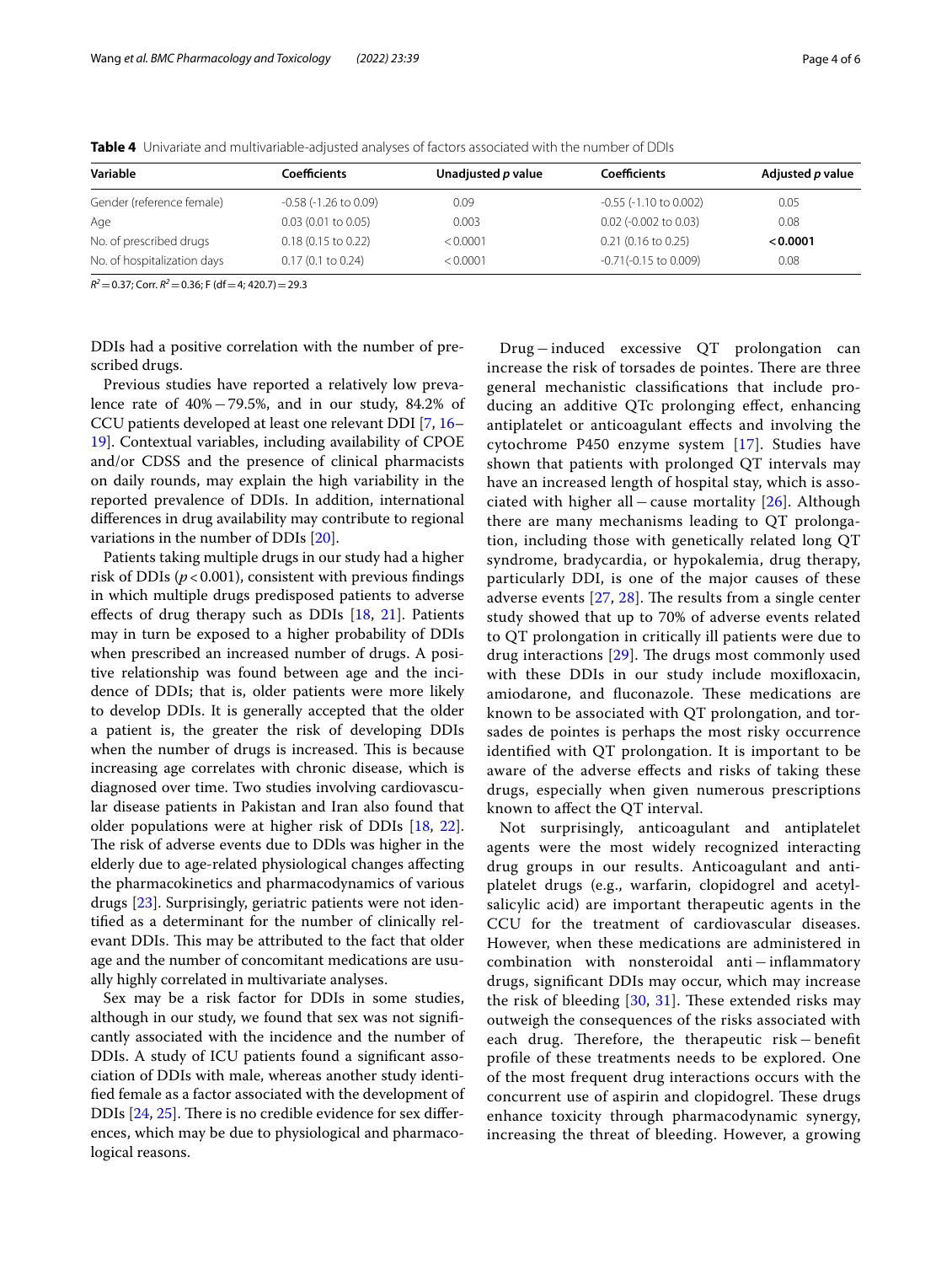number of older people are using low-dose aspirin in combination with clopidogrel or ticlopidine to prevent atherosclerotic events (ischemic heart disease, ischemic stroke and peripheral arterial disease). Therefore, when coadministration is necessary, careful monitoring of blood counts and signs and symptoms of bleeding is necessary.

The limitation of this study was that a comprehensive review of all potential adverse events resulting from DDIs was not performed. Although measuring the clinical outcomes of DDIs makes sense in theory, it is almost impossible to attribute all clinical treatment outcomes of critically ill patients to DDIs. Another limitation is that only one database was used for evaluation, which may lead to incomplete drug information.

#### **Conclusions**

The incidence of DDIs is high in CCU patients in our hospital and is negatively afected by age and the number of prescribed drugs, which highlights the need for active surveillance to prevent potential adverse events caused by DDIs. The participation of clinical pharmacists in multidisciplinary teams and embedded surveillance software with electronic prescription databases can help isolate DDIs and minimize the occurrence of associated risks.

#### **Acknowledgements**

Not applicable.

#### **Authors' contributions**

HW and HS wrote the manuscript; JX and HW came up with the study concept; JX, HW, and HS designed the research; NW, YW and LZ performed the research; NW, YW, YZ and LZ performed the data analyses. The author(s) read and approved the fnal manuscript.

#### **Funding**

The authors acknowledge support for this work from the National Natural Science Foundation of China (82003860) and the Scientifc Research Foundation of the Second Afliated Hospital of Xi'an Jiaotong University [YJ(QN)2019124].

#### **Availability of data and materials**

The data that support the fndings of this study are available on request from the corresponding author. The data are not publicly available due to patient privacy or ethical restrictions.

#### **Declarations**

#### **Ethics approval and consent to participate**

This study was approved by the Second Afliated Hospital of Xi'an Jiaotong University Ethics Committee and he data that support the fndings of this study are available from the corresponding author upon reasonable request with the permissions of the Second Afliated Hospital of Xi'an Jiaotong University Ethics Committee. All the informed consent were obtained from all subjects and/or their legal guardian(s). All methods were performed in accordance with the relevant guidelines and regulations.

#### **Consent for publication**

Not applicable.

#### **Competing interests**

There are no competing interests in this work.

#### **Author details**

<sup>1</sup> Department of Pharmacy, The Second Affiliated Hospital of Xi'an Jiaotong University, Xi'an, China. <sup>2</sup> Department of Gastroenterology, The Second Affiliated Hospital of Xi'an Jiaotong University, Xi'an, China. <sup>3</sup> Department of Intensive Care, The Second Afliated Hospital of Xi'an Jiaotong University, Xi'an, China.

## Received: 25 November 2021 Accepted: 10 June 2022

#### **References**

- <span id="page-4-0"></span>1. Tatonetti NP. The next generation of drug safety science: coupling detection, corroboration, and validation to discover novel drug efects and drug-drug interactions. Clin Pharmacol Ther. 2018;103:177–9. [https://doi.](https://doi.org/10.1002/cpt.949) [org/10.1002/cpt.949.](https://doi.org/10.1002/cpt.949)
- <span id="page-4-1"></span>2. Papadopoulos J, Smithburger PL. Common drug interactions leading to adverse drug events in the intensive care unit: management and pharmacokinetic considerations. Crit Care Med. 2010;38:S126-135. [https://doi.](https://doi.org/10.1097/CCM.0b013e3181de0acf) [org/10.1097/CCM.0b013e3181de0acf.](https://doi.org/10.1097/CCM.0b013e3181de0acf)
- 3. Lima EDC, Camarinha BD, Ferreira Bezerra NC, et al. Severe potential drugdrug interactions and the increased length of stay of children in intensive care unit. Front Pharmacol. 2020;11(555407):20201203. [https://doi.org/10.](https://doi.org/10.3389/fphar.2020.555407) [3389/fphar.2020.555407.](https://doi.org/10.3389/fphar.2020.555407)
- <span id="page-4-2"></span>4. Masjedi M, Mirjalili M, Mirzaei E, et al. The effect of different intensivist staffing patterns on the rate of potential drug-drug interactions in adult trauma intensive care units. Ther Adv Drug Saf. 2020;11(20420986209806 40):20201228. [https://doi.org/10.1177/2042098620980640.](https://doi.org/10.1177/2042098620980640)
- <span id="page-4-3"></span>5. Reis AM, Cassiani SH. Adverse drug events in an intensive care unit of a university hospital. Eur J Clin Pharmacol. 2011;67(625–632):20110119. [https://doi.org/10.1007/s00228-010-0987-y.](https://doi.org/10.1007/s00228-010-0987-y)
- <span id="page-4-4"></span>6. Laatikainen O, Sneck S, Turpeinen M. Medication-related adverse events in health care-what have we learned? A narrative overview of the current knowledge. Eur J Clin Pharmacol. 2022;78(159–170):20211006. [https://](https://doi.org/10.1007/s00228-021-03213-x) [doi.org/10.1007/s00228-021-03213-x.](https://doi.org/10.1007/s00228-021-03213-x)
- <span id="page-4-5"></span>7. Smithburger PL, Kane-Gill SL, Seybert AL. Drug-drug interactions in the medical intensive care unit: an assessment of frequency, severity and the medications involved. Int J Pharm Pract. 2012;20(402–408):20120607. [https://doi.org/10.1111/j.2042-7174.2012.00221.x.](https://doi.org/10.1111/j.2042-7174.2012.00221.x)
- 8. Beckett RD, Sheehan AH, Reddan JG. Factors associated with reported preventable adverse drug events: a retrospective, case-control study. Ann Pharmacother. 2012;46(634–641):20120417. [https://doi.org/10.1345/aph.](https://doi.org/10.1345/aph.1Q785) [1Q785](https://doi.org/10.1345/aph.1Q785).
- <span id="page-4-6"></span>9. Weetman T, Aronson J, Maxwell S. Reducing prescription errors. Lancet. 2010;375:461–2. [https://doi.org/10.1016/S0140-6736\(10\)60196-1.](https://doi.org/10.1016/S0140-6736(10)60196-1)
- <span id="page-4-7"></span>10. Kheshti R, Aalipour M, Namazi S. A comparison of fve common drugdrug interaction software programs regarding accuracy and comprehensiveness. J Res Pharm Pract. 2016;5:257–63. [https://doi.org/10.4103/](https://doi.org/10.4103/2279-042X.192461) [2279-042X.192461.](https://doi.org/10.4103/2279-042X.192461)
- <span id="page-4-8"></span>11. Moreau F, Simon N, Walther J, et al. Does DDI-predictor help pharmacists to detect drug-drug interactions and resolve medication issues more efectively? Metabolites. 2021;11(3):173. [https://doi.org/10.3390/metab](https://doi.org/10.3390/metabo11030173) [o11030173.](https://doi.org/10.3390/metabo11030173)
- <span id="page-4-9"></span>12. Ismail M, Iqbal Z, Khattak MB, et al. Potential drug-drug interactions in internal medicine wards in hospital setting in Pakistan. Int J Clin Pharm. 2013;35(455–462):20130313.<https://doi.org/10.1007/s11096-013-9764-1>.
- <span id="page-4-10"></span>13. Palleria C, Di Paolo A, Giofrè C, et al. Pharmacokinetic drug-drug interaction and their implication in clinical management. J Res Med Sci. 2013;18:601–10.
- <span id="page-4-11"></span>14. Baniasadi S, Farzanegan B, Alehashem M. Important drug classes associated with potential drug–drug interactions in critically ill patients: highlights for cardiothoracic intensivists. Ann Intensive Care. 2015;5:44. [https://doi.org/10.1186/s13613-015-0086-4.](https://doi.org/10.1186/s13613-015-0086-4)
- <span id="page-4-12"></span>15. Rabba AK, Abu Hussein AM, Abu Sbeih BK, et al. Assessing drug-drug interaction potential among patients admitted to surgery departments in three Palestinian hospitals. Biomed Res Int. 2020;2020:9634934–9634934. <https://doi.org/10.1155/2020/9634934>.